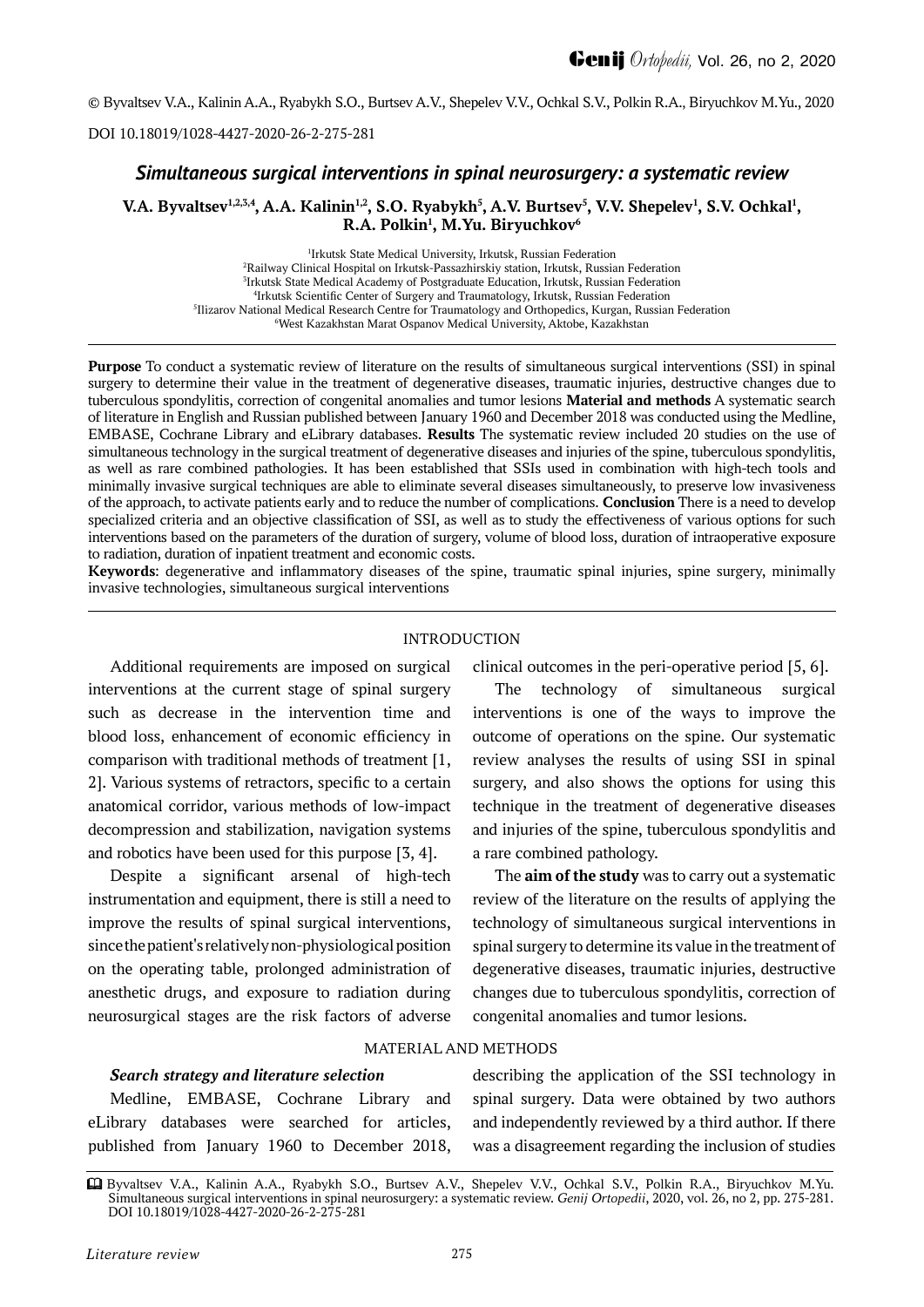in the systematic review, the decision was taken collectively with the participation of all authors. The study was carried out in accordance with international recommendations for writing systematic reviews and meta-analyses PRISMA [7].

At the first stage, a search for literary sources was conducted with the keywords "minimally invasive spine surgery", "simultaneous spine surgery", "combined spine surgery", "degenerative disk disease", "inflammatory spine disease", "traumatic spine injures" in the English-language and Russian-language databases. At the second stage, abstracts of articles were examined and publications that did not meet the research criteria were excluded. At the third stage, we reviewed the full texts of the selected articles for compliance with the inclusion criteria and a list of references for relevant studies (Fig. 1).

# *Compliance criteria*

In order to analyze the use of the SSI technology in performing spinal neurosurgical interventions, the following criteria for the correspondence of literary sources were determined:

1) Studies included: retrospective and prospective cohort studies, case-control studies, systematic reviews, clinical cases studying the effectiveness of the SSI technology in spinal surgery;

2) Types of surgical interventions: surgical interventions on the cervical / thoracic / lumbar spine for treating various neurosurgical nosology;

3) Study design: all types of studies describing the use of the SSI on the spine were included.

## *Assessment of bias and bias risk*

Nonrandomized retrospective and prospective cohort studies and case-control studies were evaluated for the risk of systematic errors using the Newcastle-Ottawa scale [8].



**Fig. 1** Search strategy and selection of literary sources for the systematic study

## RESULTS

## *Search of literature sources*

According to the compliance criteria, this systematic review included 20 studies that used SSI in spinal surgery [9–10, 13–16, 20–21, 25–27, 32, 37– 39, 42–46]. Of the 20 sources, six were cohort studies and case-control studies and were rated for the risk of systematic errors with the Newcastle-Ottawa scale. The general characteristics of the studies included in this systematic review are presented in Table 1. The remaining studies were systematic reviews or case reports.

# *Simultaneous technologies in management of degenerative diseases of the spine*

Degenerative diseases of the spine are one of the leading pathologies in spinal surgery. Each year, about 8 % of the working population develop disability to work due to vertebrogenic pain. Out of the total number of these cases, 40 % of individuals experience pain localized in the lumbar spine [9]. One of the degenerative pathologies of the spine, in which the use of SSI is rational, is tandem spinal stenosis. The incidence of simultaneous multiregional spinal canal stenosis in the population is from 7.6 to 60 % [10].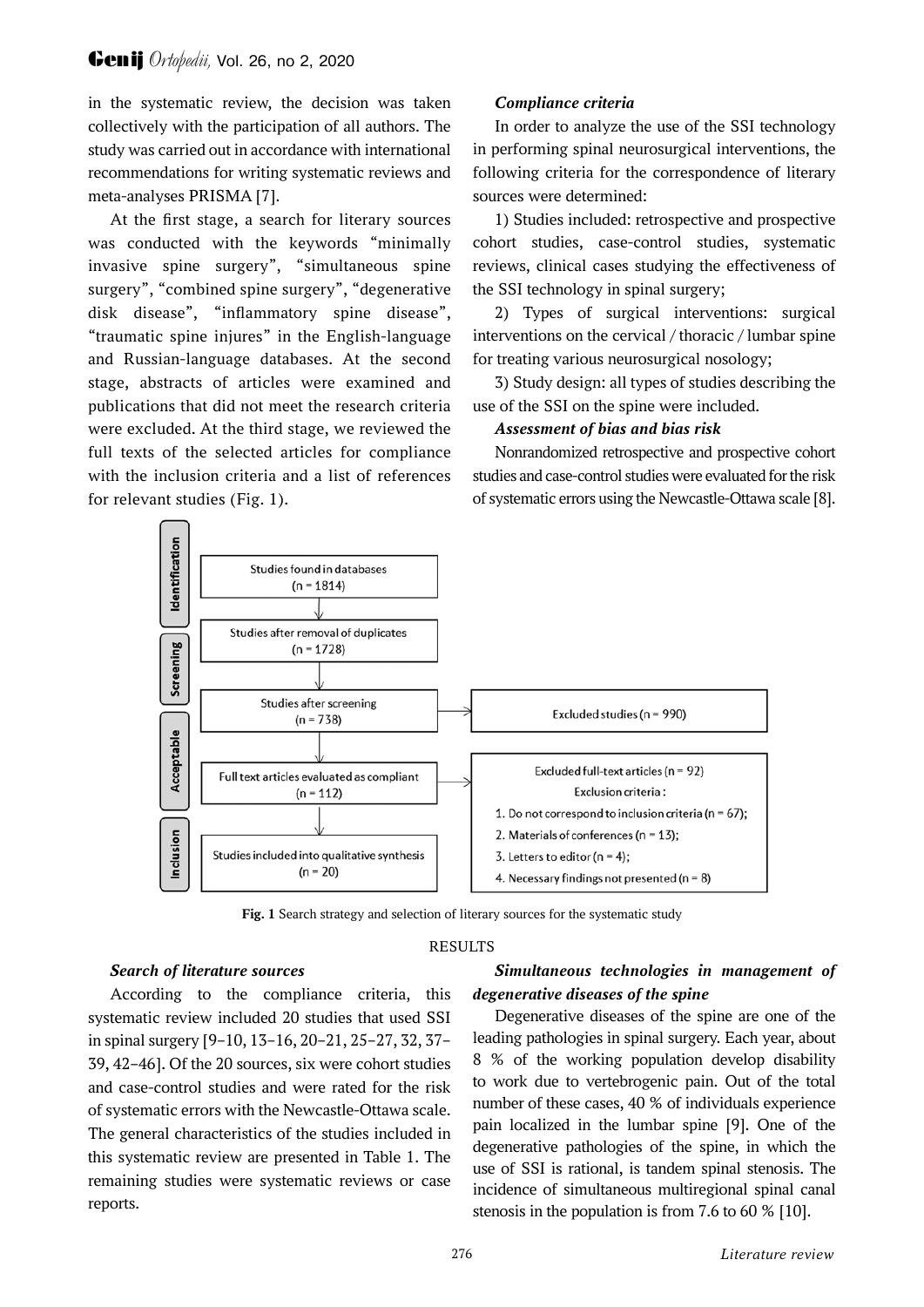Table 1

| Authors                           | Number of<br>patients | Mean age<br>(years)      | Study design                  | Evidence level | Newcastle-<br>Ottawa score | Spine department   | Approach             | Follow-up<br>time (months) |
|-----------------------------------|-----------------------|--------------------------|-------------------------------|----------------|----------------------------|--------------------|----------------------|----------------------------|
| Straus et al., 2002<br>[9]        |                       | $\overline{\phantom{0}}$ | Literature review             | 5              |                            |                    |                      |                            |
| Overley et al.,<br>2017 [10]      | 599                   | $\overline{\phantom{a}}$ | Systemic review               | $\mathbf{1}$   | $\overline{\phantom{0}}$   | Cervical, thoracic | Posterior            |                            |
| Doniel et al., 2015<br>[13]       | 10/10                 | 54.5/57.8                | Prospective,<br>case-control  | 3              | 5                          | Lumbosacral        | Lateral + posterior  | $\overline{\phantom{0}}$   |
| Jain et al., 2010<br>[14]         | 48                    | 29,1                     | Prospective,<br>cohort        | 3              | 4                          | Thoracic, lumbar   |                      |                            |
| Kiyoshi et al.,<br>2015 [15]      | $\overline{4}$        | 67.2                     | Case series                   | 3              | $\overline{\phantom{0}}$   | Cervical           | Anterior + posterior | 16.5                       |
| Cheung et al.,<br>2016 [16]       |                       |                          | Literature review             | 5              | $\overline{a}$             | Cervical           | Anterior + posterior |                            |
| Shinbo et al., 2014<br>[20]       | $\overline{2}$        | 69                       | Case report                   | 3              | $\overline{\phantom{0}}$   | Cervical           | Anterior + posterior | 18                         |
| Koller et al., 2006<br>$[21]$     | $\mathbf{1}$          | 34                       | Case report                   | 3              | $\qquad \qquad -$          | Cervical           | Anterior             | 11                         |
| Xia et al., 1998<br>[25]          | 89                    | 36.8                     | Retrospective,<br>cohort      | 3              | 2                          | Thoracic           | Anterior + posterior | 48                         |
| Xia et al., 2009<br>$[26]$        | 34                    | 34.2                     | Retrospective,<br>cohort      | 3              | 5                          | Lumbosacral        | Anterior + posterior | 13                         |
| Mochino et al.,<br>2011 [27]      | 100                   | 36                       | Prospective,<br>cohort        | 3              | 6                          | Thoracic, lumbar   | Anterior + posterior | 30                         |
| Mukhtar et al.,<br>2003 [32]      | 22                    |                          | Prospective,<br>cohort        | 3              | 4                          | Thoracic, lumbar   | Anterior + posterior | 18                         |
| Manoj et al., 2018<br>[37]        | 30                    | 9.8                      | Prospective,<br>case series   | 3              | $\overline{\phantom{0}}$   | Thoracic, lumbar   | Posterior            | 49                         |
| Shahcheraghi et<br>al., 2010 [38] | 7/9                   | 11.8/18.5                | Case series                   | 3              | $\overline{\phantom{0}}$   | Thoracic           | Anterior + posterior | 80                         |
| Stoker et al., 2012<br>[39]       | 8                     | 54                       | Case series                   | 3              | $\overline{\phantom{0}}$   | Cervical, thoracic | Posterior            | 16                         |
| Aydogan et al.,<br>2007 [42]      | 8                     | 68                       | Retrospective,<br>case series | 3              | $\qquad \qquad -$          | Cervical, lumbar   | Anterior + posterior | 34.6                       |
| Epstein et al., 1984<br>[43]      | 24                    | 64                       | Case series                   | 3              | $\overline{\phantom{0}}$   | Cervical, lumbar   | Posterior            | $\overline{\phantom{0}}$   |
| Hsieh et al., 1998<br>[44]        | 12                    | $\overline{\phantom{a}}$ | Case series                   | 3              | $\overline{\phantom{0}}$   | Cervical, lumbar   | Anterior + posterior | 32                         |
| Kikuike et al.,<br>2009 [45]      | 17                    | 70.9                     | Case series                   | 3              | $\overline{\phantom{0}}$   | Cervical, lumbar   | Posterior            | 36                         |
| Eskander et al.,<br>2011 [46]     | 43                    | 68                       | Case series                   | 3              | $\overline{a}$             | Cervical, lumbar   | Posterior            | 84                         |

General characteristics of the studies included in this systematic review

In cases of symptomatic combined stenosis of the spinal canal, the operation is performed by stages or simultaneously [11]. Thus, first decompression may be carried out in the area of the most severe neurological deficit. Overley et al. showed that when two teams work simultaneously in the cervical and lumbar regions, the volume of blood loss and the duration of surgical intervention decrease in comparison with the sequential work of one surgical team, first at one and then at another level of the spine during one anesthetic procedure [10]. Another option for the treatment of tandem spinal stenosis is performance of separate surgical interventions in each affected segment of the spine. It was found that in some cases, surgical intervention at the cervical level, in the absence of severe symptoms in the lumbar spine, may result in complete disappearance of symptoms in the lower extremities [11]. Moreover, the use of staged treatment is recommended in patients over 60 years of age, which is associated with prolonged anesthesia and a large amount of blood loss in the cervical and lumbar SSIs [12]. The technique of surgical interventions varies depending on the severity of the pathological process and the level of damage, but the main phases of surgical treatment are approach, decompression and stabilization [13].

Also, SSI variants in the treatment of degenerative diseases of the spine are cases with several fixation systems from different approaches to ensure sufficient stability of the vertebral segments. In the lumbar spine, a combination of posterior and lateral types of fixation is often used [14]. These surgical interventions are performed in the patient's position on his/her side, which allows not changing the patient's position on the operating table. Manipulations are sequential within one anesthesia session. In the cervical spine, the most common method is simultaneous implantation of ventral and dorsal stabilizing structures [9]. Such surgical interventions are commonly used in the treatment of patients with deformities in the areas with an increased axial load (transitional zones of the spine) [15]. The need for this type of surgical interventions is due to the need for effective fixation of the affected zone. To implement this technology, after ventral decompression of neural structures and interbody stabilization with a cage, the patient is turned over for dorsal screw fixation [16].

# *Simultaneous interventions in the treatment of traumatic injuries of the spine*

More than 8,000 persons become disabled annually in the Russian Federation due to spinal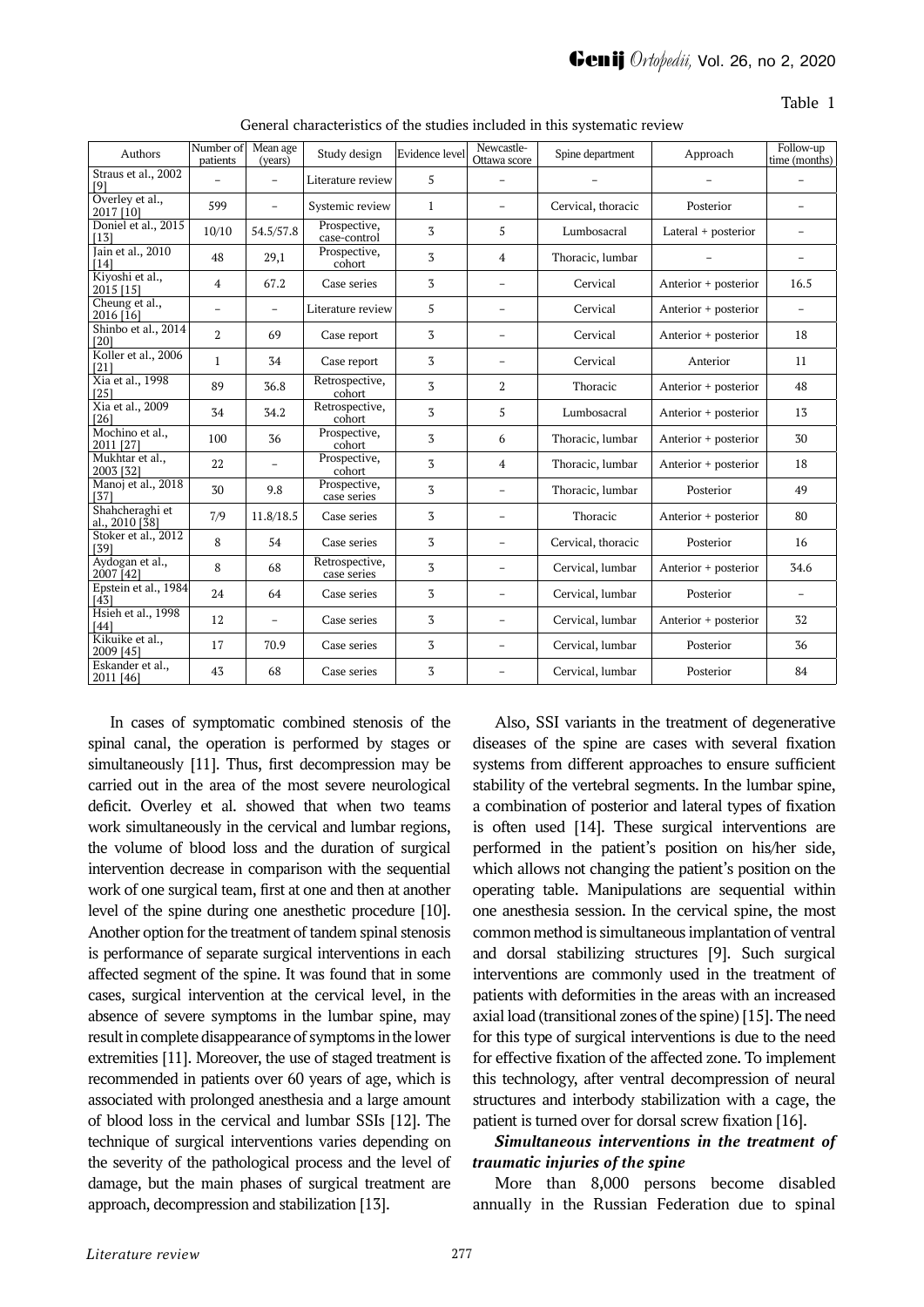cord and spinal cord injuries [17]. Closed injuries of the second cervical vertebra are considered to be one of the most common in the cervical spine and make up more than 20 % [18, 19]. Moreover, multiple fractures of the second cervical vertebra are much less common and are recorded in 1 % of all cervical injuries [20]. Management of such patients remains controversial for spinal surgeons. Recently, combined surgical treatment methods have been widely used applying simultaneous technologies, which achieve high primary stability, early activation of the patient and provide good clinical and radiological results [21]. So, Shinbo et al. report two patients with three-component C2 vertebral fractures, consisting of a type II odontoid fracture and Levine-Edwards type 2–3 fractures, operated simultaneously with anterior fixation of the dentoid process with a screw and bilateral transpedicular posterior screw fixation. Patients showed sufficient stability of damaged bone structures, which allowed for early mobilization and preservation of the range of motion of the cervical spine at levels  $C1 - C2$  and  $C2 - C3$  [20].

Thoracolumbar fractures are a frequent type of spinal injury, which has become the most common due to industrialization [22, 23]. In addition to compression, such damage occurs due to twisting or tangential deformities, accompanied by subluxation and dislocation of the vertebrae [24]. Although the choice of tactics for surgical treatment of thoracolumbar fractures remains controversial, in most of these cases, either ventral or dorsal surgical approaches are used. With significant post-traumatic deformities and displacements of bone fragments, the combination of anterior and posterior approaches is justified [25]. In these cases, sufficient decompression and effective stabilization of the damaged structures with the restoration of the spatial relationship of the spine are ensured. Thus, positive clinical and radiological results were achieved in 34 patients with severe thoracolumbar dislocations treated with the SSI technology in all cases that persisted throughout the observation period [26]. In a prospective study, Machino et al. reported high efficiency of simultaneous posterior screw or hook fixation and anterolateral decompression with autologous grafting in the treatment of patients with burst fractures of the thoracolumbar spine which was performed within the same anesthetic session with the patient on his/her side [27].

# *Simultaneous interventions the treatment of tuberculous spondylitis*

The incidence of tuberculosis varies and depends on the conditions of economic development of a certain country [28]. The spinal column is the most common extrapulmonary localization of tuberculosis infection

[29]. Tuberculous spondylitis takes the first place in the structure of the incidence of osteoarticular types of tuberculosis; it accounts for 45.2 to 82.4 % of all cases [28]. Tuberculosis of the spine was first described by Pott in 1877 as a kyphotic spinal deformity with paraplegia [30]. Starting in the 1960s, Hodgson et al. [31] proposed anterior arthrodesis with a graft to fill the defect after reconstruction of the anterior support column, which later became a classic treatment for tuberculous spondylitis. However, high incidence of unsatisfactory outcomes associated with an increased resorption of the graft such as a loss of deformity correction and instability, led to the development of the concept of internal fixation using metal structures. Treatment of active spinal tuberculosis with SSI (simultaneous anterior extirpation of a tuberculous lesion and posterior instrumental fixation with a patient being turned over within a single anesthetic session) is effective for correcting spinal deformity with restoration of the physiological sagittal balance and maintaining fixation until bone fusion has completed [32].

# *Rare use of simultaneous interventions*

A number of authors describe rare cases of SSI technology application in the treatment of congenital scoliosis of the spine of grades III–IV, neurofibromatosis with degenerative disease of the spine and the case of lung tumor resection with subsequent posterior instrumentation fixation of the thoracic spine [12, 33–39].

The incidence of congenital scoliosis is one to 3 cases per 1,000 newborns [34, 35], of which 15 to 38 % have been diagnosed with anomalies in the development of the spinal cord [40]. This group of diseases is the target category for the SSI. Among malformations, Chiari anomaly, diastematomyelia, lipomas and lipomeningocele, teratomas, and syringomyelia have been mentioned most frequently [33, 34, 36]. In these cases, simultaneous correction of spinal deformity and associated congenital anomalies of the spinal cord or tumor resection is performed. The use of SSI is economically advantageous, as it reduces the number of anesthesia sessions, duration of hospitalization and the rehabilitation period [37].

The use of SSIs in spinal deformities due to neurofibromatosis has been also described. In such cases, a combined operation is used: corpectomy of the affected vertebrae, bone autograft (fragment of the rib or ilium), posterior screw fixation of the affected spine [38]. The simultaneous nature of this operation performed by one surgical team consists in, first, a corpectomy and placement of a bone graft through the lateral approach, and then transpedicular screw fixation is performed from the posterior approach.

Spinal metastases are observed in three to 5 % of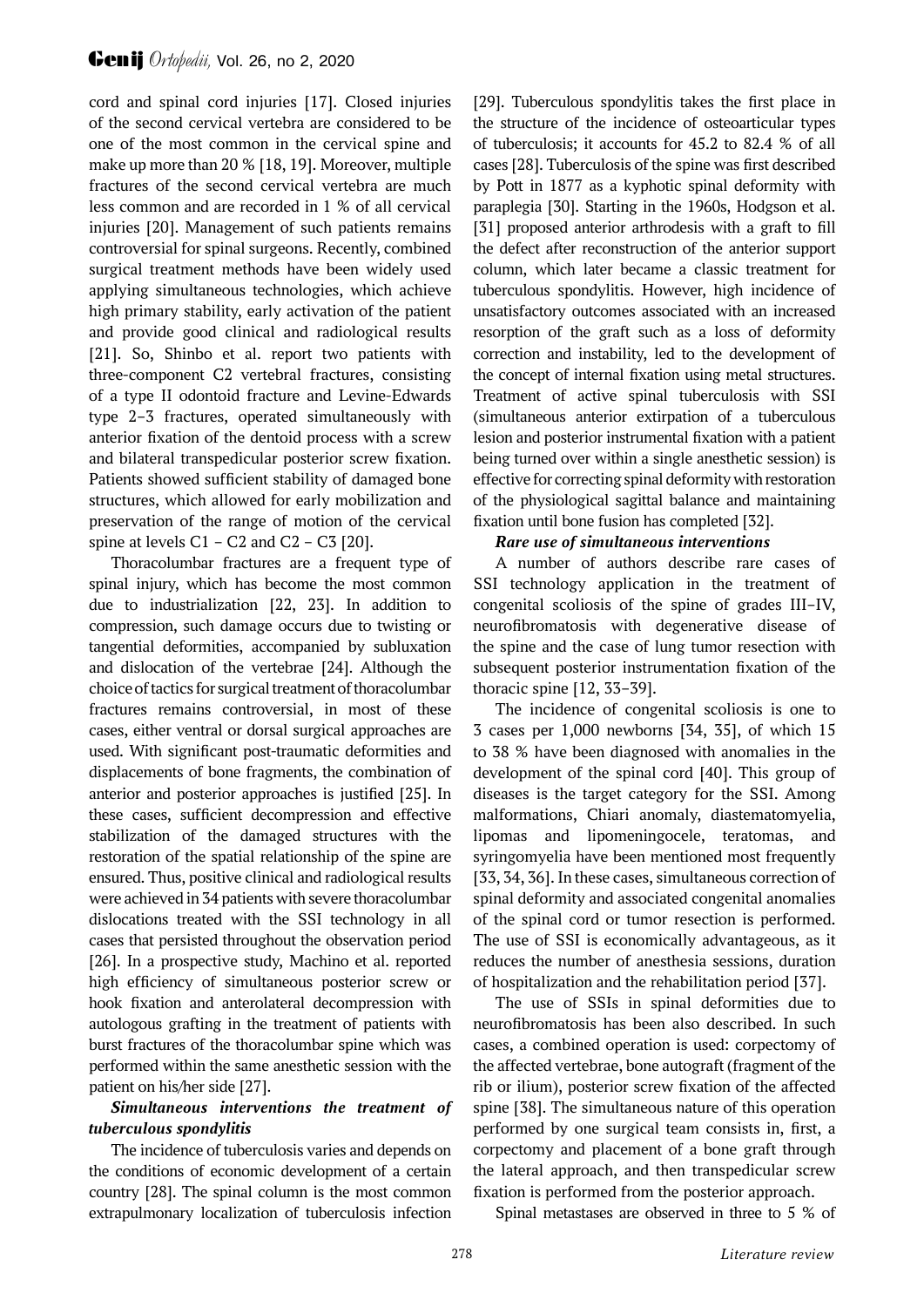oncological patients [12]. Such cases require not only combined surgical interventions, but also the joint work of surgeons of several specialties. A SSI case was described in 2013 by Stoker et al. During the operation, using the technology of video-assisted thoracoscopic surgery, the affected lung was removed along with the vertebra into which the tumor invaded. Then, a screwbased stabilizing structure was installed from the posterior approach in the area of the affected spine [39].

*Comparison of simultaneous surgical interventions with staged surgical treatment*

The authors found several studies which compare the SSI results with staged surgical treatment. Thus, in surgical treatment of degenerative tandem stenosis **Genij** *Ortobedii*, Vol. 26, no 2, 2020

of the cervical and lumbar spine Aydogan et al. [42], Epstein et al. [43] and Hsieh et al. [44] in a series of cases (8, 12 and 12 patients, respectively) indicate the advantages of staged surgical interventions over simultaneous ones. However, Kikuike et al. [45] and Overley et al. [10] report the best results of retrospective observation of patients after SSI at the cervical and lumbar levels.

Eskander et al. compared the indicators of intraoperative blood loss and duration of surgical intervention in SSI (21 patients) and the staged method (22 patients) [46]. It was found that the number of complications in both groups was comparable, but SSI was associated with a larger volume of blood loss.

### DISCUSSION

Due to the current lack of systematization on the use of SSI technologies in spinal surgery, there are no unified algorithms for their application. Moreover, the largest number of such operations, according to specialized literature, has been recorded in the treatment of patients with degenerative diseases of the spine. However, the results of applying the SSI technique are contradictory. In relation to other pathologies presented in the review, there is little information on the use of SSI.

At present, the significant fact is absence of a clear classification and qualitative features by which spinal surgery can be classified as a simultaneous or singleevent procedure. After the analysis of the literature data, we identified several SSI types performed within the same anesthesia session: simultaneous interventions by two surgical teams from two different approaches in different anatomical areas [10], single-event sequential interventions performed by one surgical team from two different approaches in different anatomical areas [46 ], consecutive interventions of one surgical team from two different approaches in the same anatomical region without changing patient's position [14, 21], consecutive

Simultaneous surgical interventions with the use of high-tech tools and minimally invasive surgical techniques can simultaneously eliminate several diseases, maintain a low invasive approach, activate patients early after the operation, and reduce the number of complications. There is a need to study the effectiveness of various spinal SSIs based on such parameters as duration of surgery, time,

interventions by one surgical team from two different approaches to one anatomical region with the change of patient's position [16, 26, 27, 32].

The study of the results of using SSI in spinal surgery showed that at the moment it is impossible to objectively compare the two proposed methods in the treatment of spinal diseases. To assess the advantages and disadvantages of each of the methods, it is necessary to increase the sample of patients, to form representative groups according to the leading nosological condition, age, comorbidity, and so on. In addition, multicenter randomized controlled trials are needed to clarify the indications for SSI in spinal neurosurgery.

*Limitations of the study* This systematic review has several drawbacks that need to be pointed at. The randomized controlled trials were not included in the systematic review, since the authors were unable to find any randomized controlled trials comparing the SSI technology with staged treatment. The majority of studies included in the systematic review were retrospective, had a small number of analyzed patients and a short-term period of postoperative observation, which significantly reduces the evidence of the results.

### **CONCLUSION**

terms of inpatient treatment, duration of intraoperative radiation exposure and economic costs. The development of specialized criteria and a clear classification would simplify the understanding of the term "SSI", will contribute to the development of this technology in spinal neurosurgery and will help to objectively examine the results of such interventions.

*Source of funding The study was supported by a grant from the Innovation Assistance Fund under the UMNIK program. The number of the announced project is 48868.*

*Conflict of interests The authors of this article have confirmed that there is no conflict of interests to declare.*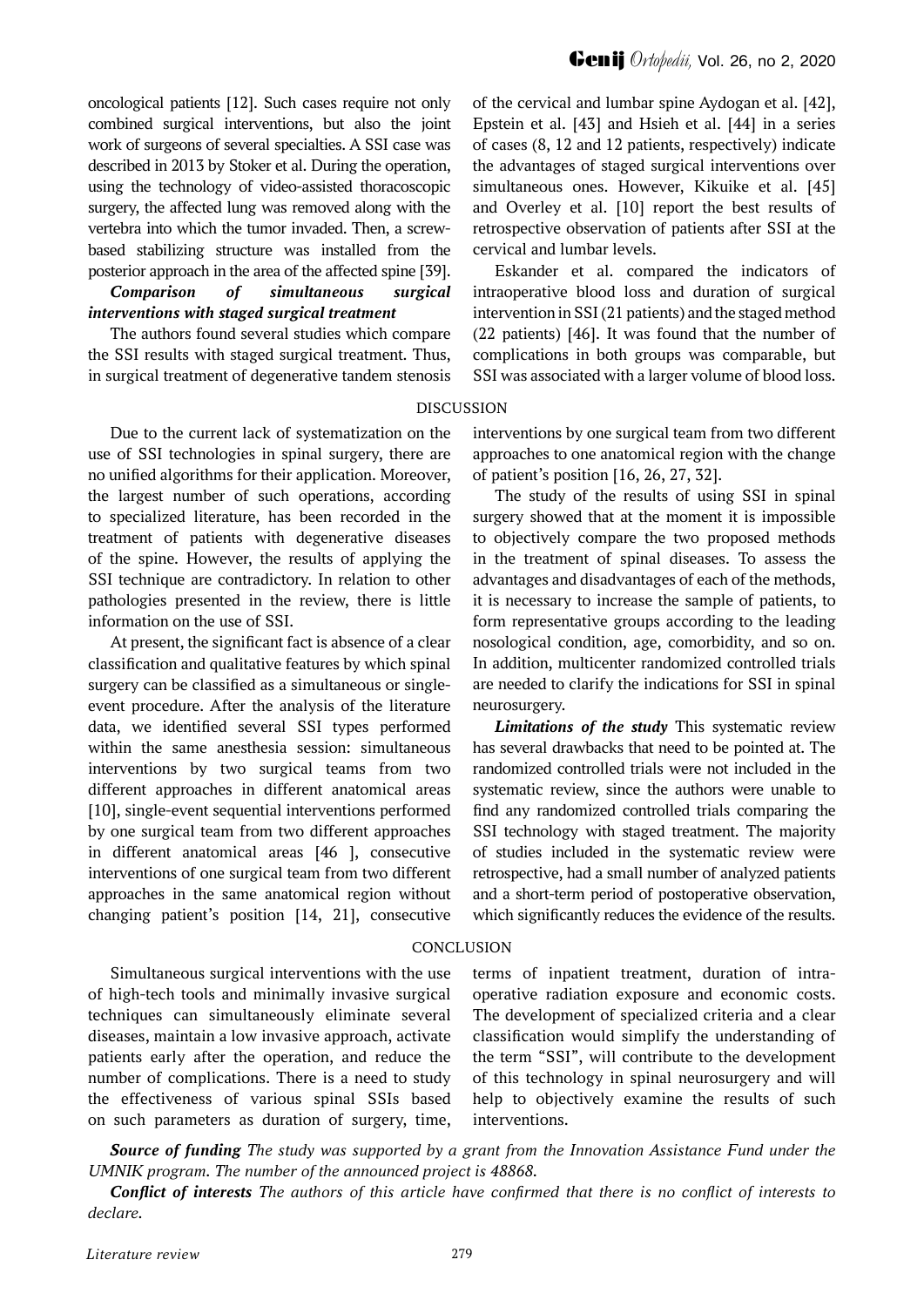#### **REFERENCES**

- 1. Sharif S., Afsar A. Learning Curve and Minimally Invasive Spine Surgery. *World Neurosurg*., 2018, vol. 119, pp. 472-478. DOI: 10.1016/j.wneu.2018.06.094
- 2. Hashem S., Abdelbar A., Ibrahim H., Alaa-Eldin Habib M., Abdel-Monem A., Hamdy H. Review of device and operator related complications of transpedicular screw fixation for the thoracic and lumbar regions. *Egypt J. Neurol Psychiat. Neurosurg*., 2012, vol. 49, pp. 393-398.
- 3. Mobbs R.J., Phan K., Malham G., Seex K., Rao P.J. Lumbar interbody fusion: techniques, indications and comparison of interbody fusion options including PLIF, TLIF, MI-TLIF, OLIF/ATP, LLIF and ALIF. *J. Spine Surg*., 2015, vol. 1, no. 1, pp. 2-18. DOI: 10.3978/j.issn.2414-469X.2015.10.05.
- 4. Markin S.P., Simonovich A.E., Vaikalov A.A., Krutko A.V., Kozlov D.M. Maloinvazivnaia metodika zadnego poiasnichnogo mezhtelovogo spondilodeza s ispolzovaniem endoskopicheskoi tekhniki [Minimally invasive technique of the posterior lumbar interbody spondylodesis using endoscopic technique]. *Khirurgiia Pozvonochnika*, 2007, no. 2, pp. 62–65. (in Russian)
- 5. Imada A.O., Huynh T.R., Drazin D. Minimally invasive versus open laminectomy/discectomy, transforaminal lumbar, and posterior lumbar interbody fusions: a systematic review. *Cureus*, 2017, vol. 9, no. 7, pp. e1488. DOI: 10.7759/cureus.1488.
- 6. Passias P.G., Ma Y., Chiu Y.L., Mazumdar M., Girardi F.P., Memtsoudis S.G. Comparative safety of simultaneous and staged anterior and posterior spinal surgery. *Spine*, 2012, vol. 37, no. 3, pp. 247-255. DOI: 10.1097/BRS.0b013e31821350d0.
- 7. Liberati A., Altman D.G., Tetzlaff J., Mulrow C., Gøtzsche P.C., Ioannidis J.P., Clarke M., Devereaux P.J., Kleijnen J., Moher D. The PRISMA statement for reporting systematic reviews and meta-analyses of studies that evaluate health care interventions: explanation and elaboration. *J. Clin. Epidemiol*., 2009, vol. 62, no. 10, pp. e1-e34. DOI:10.1016/j.jclinepi.2009.06.006.
- 8. Wells G.A., Shea B., O'Connell D., Peterson J., Welch V., Losos M., Tugwell P. The Newcastle-Ottawa Scale (NOS) for assessing the quality of nonrandomized studies in meta-analyses. Available at: http://wwwohrica/programs/clinical\_epidemiology/oxfordasp. 9. Straus B.N. Chronic pain of spinal origin: the costs of intervention. *Spine*, 2002, vol. 27, no. 22, pp. 2614-2619.
- 10.Overley S.C., Kim J.S., Gogel B.A., Merrill R.K., Hecht A.C. Tandem Spinal Stenosis: A Systematic Review. *JBJS Rev*., 2017, vol. 5, no. 9, pp. e2. DOI: 10.2106/JBJS.RVW.17.00007.
- 11.Byvaltsev V.A., Kalinin A.A., Shepelev V.V., Krutko A.V., Pestriakov Iu.Ia. Khirurgicheskaia taktika lecheniia patsientov s tandemstenozom sheinogo i poiasnichnogo otdelov pozvonochnika na osnove differentsirovannogo kliniko-instrumentalnogo algoritma [Surgical tactics of treating patients with tandem stenosis of the cervical and lumbar spine based on a differentiated clinicalinstrumental algorithm]. *Travmatologia i Ortopedia Rossii*, 2018, no. 24 (1), pp. 53-64. (in Russian)
- 12.White B.D., Stirling A.J., Paterson E., Asquith-Coe K., Melder A. Diagnosis and Management of Patients at Risk of or with Metastatic Spinal Cord Compression: Summary of NICE Guidance. *BMJ*, 2008, vol. 337, pp. a2538.
- 13.Drazin D., Kim T.T., Johnson J.P. Simultaneous Lateral Interbody Fusion and Posterior Percutaneous Instrumentation: Early Experience and Technical Considerations. *Biomed. Res. Int*., 2015, vol. 2015, pp. 458284. DOI: 10.1155/2015/458284.
- 14.Jain A.K., Dhammi I.K., Jain S., Kumar J. Simultaneously anterior decompression and posterior instrumentation by extrapleural retroperitoneal approach in thoracolumbar lesions. *Indian J. Orthop*., 2010, vol. 44, no. 4, pp. 409-416. DOI: 10.4103/0019-5413.69315.
- 15.Kiyoshi T., Osamu T., Toshio D. Simultaneous Use of Both Bilateral Intralaminar and Pedicle Screws for C2 Stabilization. *Asian Spine J*., 2015, vol. 9, no. 5, pp. 789-793. DOI: 10.4184/asj.2015.9.5.789.
- 16.Cheung J.P., Luk K.D. Complications of Anterior and Posterior Cervical Spine Surgery. *Asian Spine J*., 2016, vol. 10, no. 2, pp. 385- 400. DOI: 10.4184/asj.2016.10.2.385.
- 17.Leontev M.A. Epidemiologiia spinalnoi travmy I chastota polnogo anatomicheskogo povrezhdeniia spinnogo mozga [Epidemiology of spinal injury and frequency of complete anatomical damage of the spinal cord]. *Materialy Nauch.-Prakt. Konf. " Aktualnye problemy Reabilitatsii Invalidov", posviashchennoi Evropeiskomu i Ros. godu invalidov-2003, 60-letiiu Kemerovskoi obl., 25-letiiu Federal. Gos. Uchrezhdeniia "Novokuznetskii Nauchno-Prakt. Tsentr Mediko-Sotsialnoi Ekspertizy i Reabilitatsii Invalidov"* [Proc. Scientific-Practical Conference "Actual Problems of Rehabilitation of the Disabled Persons" devoted to European and Russian Year of Disabled-2003, 60-th anniversary of the Kemerovo Region, 25-th anniversary of Federal State Institution "Novokznetsk Scientific-Practical Centre of Medicosocial Examination and Rehabilitation of Disabled]. *Meditsina v Kuzbasse*, 2003. Spets. Vyp., pp. 37-38. (in Russian)
- 18.Hadley M.N., Walters B.C., Grabb P.A., Oyesiku N.M., Przybylski G.J., Resnick D.K., Ryken T.C. Isolated fractures of the axis in adults. *Neurosurgery*, 2002, vol. 50, no. 3 Suppl., pp. S125-S139. DOI: 10.1097/00006123-200203001-00021.
- 19.Ramikh E.A. Povrezhdeniia verkhnego sheinogo otdela pozvonochnika: diagnostika, klassifikatsii, osobennosti lecheniia [Injuries of the upper cervical spine: diagnosis, classifications, features of treatment]. *Khirurgiia Pozvonochnika*, 2004, no. 3, pp. 8-19. (in Russian)
- 20.Shinbo J., Sameda H., Ikenoue S., Takase K., Yamaguchi T., Hashimoto E., Enomoto T., Kanazuka A., Mimura M. Simultaneous anterior and posterior screw fixations confined to the axis for stabilization of a 3-part fracture of the axis (odontoid, dens, and hangman fractures): report of 2 cases. *J. Neurosurg. Spine*, 2014, vol. 20, no. 3, pp. 265-269. DOI: 10.3171/2013.12.SPINE12448.
- 21.Koller H., Assuncao A., Kammermeier V., Holz U. Simultaneous anterior arthrodesis C2-3 and anterior odontoid screw fixation for stabilization of a 4-part fracture of the axis – a technical description. *J. Spinal Disord. Tech*., 2006, vol. 19, no. 5, pp. 362-367.
- 22.Byvaltsev V.A., Kalinin A.A. Analiz rezultatov reduktsii kifoticheskoi deformatsii metodom minimalno-invazivnoi transpedikuliarnoi stabilizatsii u patsientov s travmaticheskimi kompressionnymi perelomami grudo-poiasnichnoi lokalizatsii [Analysis of the results of reducing kyphotic deformity by the method of minimally invasive transpedicular stabilization in patients with traumatic compression fractures of the thoracolumbar localization]. *Vestnik Khirurgii im.I.I. Grekova*, 2017, no. 176, pp. 64-71. (in Russian)
- 23.Dhall S.S., Wadhwa R., Wang M.Y., Tien-Smith A., Mummaneni P.V. Traumatic thoracolumbar spinal injury: an algorithm for minimally invasive surgical management. *Neurosurg. Focus*, 2014, vol. 37, no. 1, pp. E9. DOI: 10.3171/2014.5.FOCUS14108.
- 24.Langrana N.A., Harten R.D., Lin D.C., Reiter M.F., Lee C.K. Acute thoracolumbar burst fractures: a new view of loading mechanisms. *Spine*, 2002, vol. 27, no. 5, pp. 498-508.
- 25.Xia Q., Xu B., Zhang J. The choice and evaluation of anterior, posterior or combined surgery for thoracolumbar burst fractures. *Zhonghua Gu Ke Za Zhi*, 2004.
- 26.Xia Q., Xu B.S., Zhang J.D., Miao J., Li J.G., Zhang X.L., Zhou J. Simultaneous combined anterior and posterior surgery for severe thoracolumbar fracture dislocations. *Orthop. Surg*., 2009, vol. 1, no. 1, pp. 28-33. DOI: 10.1111/j.1757-7861.2008.00006.x.
- 27.Machino M., Yukawa Y., Ito K., Nakashima H., Kato F. Posterior/anterior combined surgery for thoracolumbar burst fractures posterior instrumentation with pedicle screws and laminar hooks, anterior decompression and strut grafting. *Spinal Cord*, 2011, vol. 49, no. 4, pp. 573-579. DOI: 10.1038/sc.2010.159.
- 28.Kulchavenia E.V., Koveshnikova E.Iu., Zhukova I.I. Kliniko-epidemiologicheskie osobennosti sovremennogo tuberkuleznogo spondilita [Clinical and epidemiological features of modern tuberculous spondylitis]. *Tuberkulez i Bolezni Legkikh*. 2013, no. 1, pp. 41-45. (in Russian)
- 29.Garg R.K., Somvanshi D.S. Spinal tuberculosis: a review. *J. Spinal Cord Med*., 2011, vol. 34, no. 5, pp. 440-454. DOI:10.1179/20 45772311Y.0000000023.